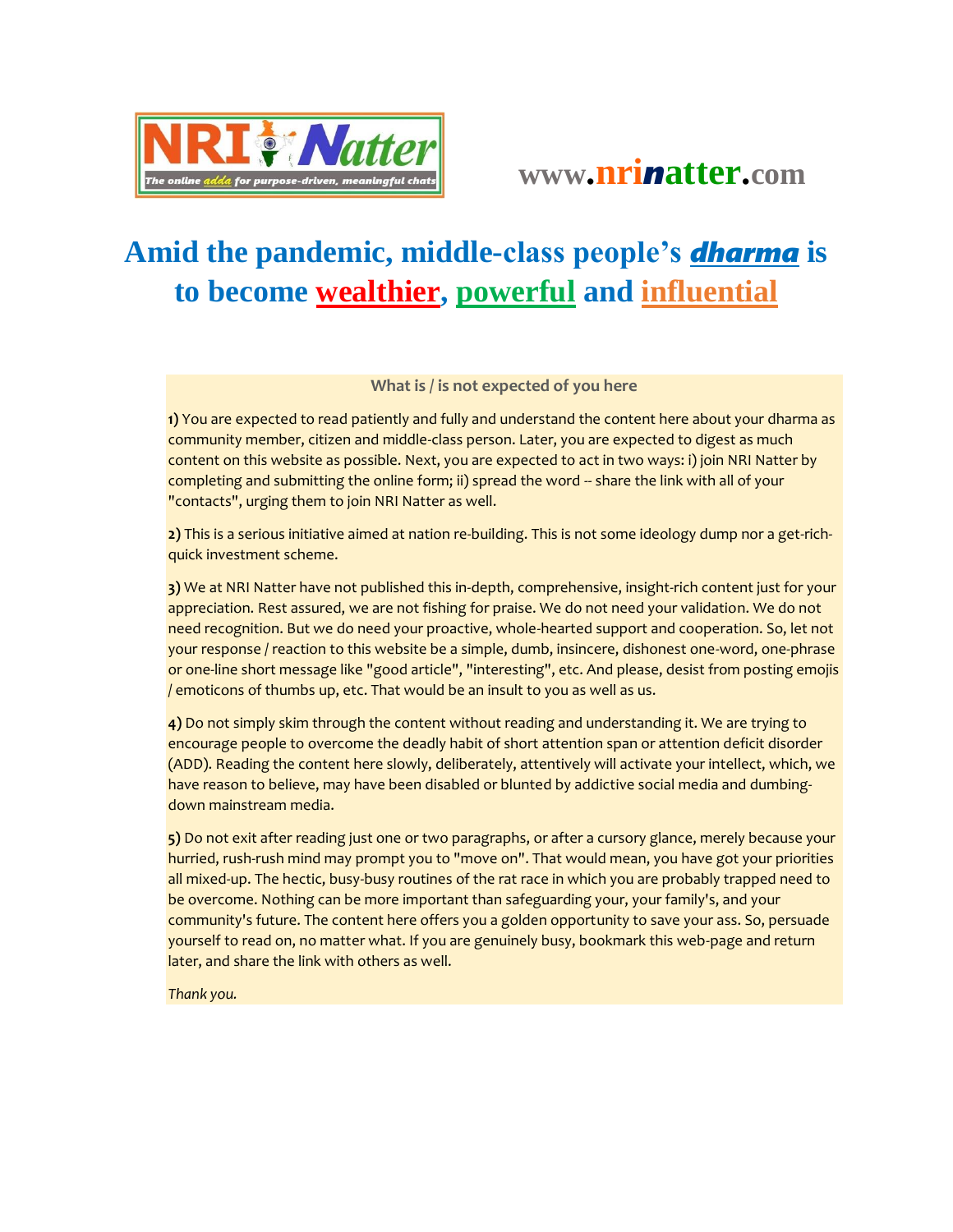**A**lthough this essay is about the vast majority of non-elite middle-class people of India, this will probably apply to all ordinary citizens who constitute the majority in any country.

For long, "**I**", or the ego, or the egotistical, arrogant, selfish, brash, mindless aspect of one's being, has been called humankind's biggest enemy.

The "I" can manifest slyly in many ways, under the radar in darkness, hence difficult to "catch", unless brought under the light of consciousness proactively and courageously.

The "I" has particularly become a pandemic, a deadly or killer social 'disease' among the world's middle-class non-elite majority, especially so in India.

While a well-regulated, managed, subdued or cultivated "I" is said to be beneficial to oneself as well as others, in reality, the "I" manifests usually in negative, internecine ways.

The "I" as it manifests among ordinary middle-class, non-elite Indian citizens has wreaked havoc on the nation for several decades now, crimping the talented middle-income group's entrepreneurial energies, enterprise, drive, talent and potential.

The middle-class people have become their own worst enemies. In the process, they have unwittingly become the real villains behind India's under-developed status for decades.

And as long as the "I" remains active and strong, India's fate, and Indians' fate, will remain sealed in an unopened envelope of untapped potential.

Here's how the "I" manifests among India's middle-class people. Herein also lies not only insight but the key to open the door to a better future.

How to open that door? The path to a better future is riddled with **ten "I" hurdles**. Simply overcome, clear or jump over them. As simple as that. Just cast or toss these 10 "**I**"s aside.

That's how the middle-class people, who form the majority in any country, can quickly find ways to unite, cooperate, collaborate, and co-create a better future for each one of them individually, and for everyone collectively.

That is the only way ordinary people, who have been divided, victimized, exploited, tricked and conned by the elites since time immemorial, can become richer, stronger, wealthier, influential in both material and spiritual ways.

Otherwise, if they don't unite, cooperate and collaborate, then the elites will use high-tech, dehumanizing powerful technologies and biotech to first make "asses" out of "masses", and then make the "asses" extinct.

Do you want to first become an ass and then go extinct? If not, then read on to realize what are the ten (10) hurdles you need to overcome or toss aside quickly, urgently.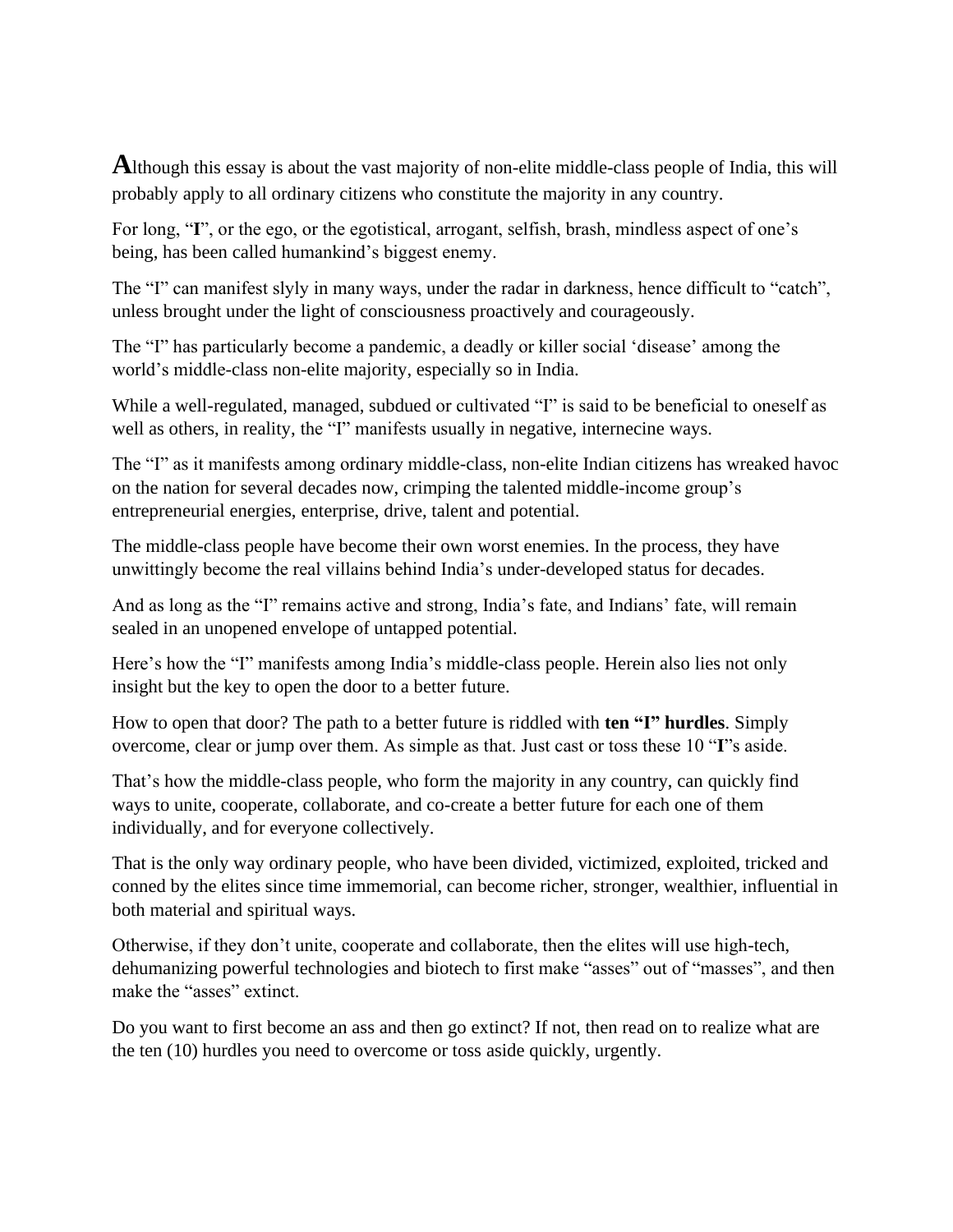**1)** I**ndividualism**: Rather, "hyper-individualism" would be a more apt term to describe this negative trait prevalent among India's middle-class people.

The sense of "I" or ego (as in misplaced, unfounded individuality powered by irrational arrogance and unjustifiable pride) is the bane of middle-class people at an individual level. Nobel laureate Amartya Sen wrote a book whose title is "*The Argumentative Indian*".

We love to argue for no reason. We indulge in oneupmanship and bullying if we can get away with it. We suffer from "tope" syndrome and tunnel vision and one-track mind.

We resist the need to view an issue dispassionately from multiple perspectives. Each one of us imagines oneself to be some sort of superhero or super-achiever without facts (real-life achievements) backing up such claims of the ego inside the head.

This individualism powered by ego prevents us from being objective, dispassionate, humble, fact- and truth-oriented. Instead, it creates self-deceptions and 'delusions of grandeur'. Mindless individualism manifesting in the form of selfishness and self-centredness prevents us from making genuine progress in life, and from evolving as a person to a higher plane.

It traps or straitjackets us in a socioeconomic box or bracket. It enslaves us to ego's preferences, priorities, likes, comfort zone, the known, the familiar. It repels change and prefers stagnation, status quo, complaceny, stasis, slow-burn. It makes us adopt a play-it-safe approach, or be riskaverse, defensive in our outlook, or we become unreasonably, irrationally greedy and insecure. It creates a closed mind that is not open to possibilities, opportunities.

Not just individuals, even each nuclear-family unit among the middle class appears to have contracted the pandemic of "individualism" vis-a-vis community /society, under the influence of ego (assumed significance or exaggerated sense of importance), saturated selfishness, greed, fear, insecurity, anxiety, cowardice, laziness, get-rich-quick-and-get-ahead mentality.

What individual middle-class families fail to ask of themselves are some key questions. An example will help illustrate this point better.

1) Imagine a middle-class person / family over a period of, say, 85 years (which is the kind of lifespan one would have expected these days until COVID-19 surfaced). Let's say, this person / family consumes goods and services worth \$100 over the 85-year period.

2) Next, imagine the overall cost of production and distribution of such goods and services equals \$100.

3) So, over a period of 85 years, the ecosystem / society 'invests' \$200 in all to keep a non-elite person / family alive and productive. That's the "investment" side. What about the return on investment? Relative to the cutting edge of science, technology, other kinds of knowledge and skills out there in the ecosystem, is that non-elite person / family producing economic and social value worth much more than \$200 over the period of 85 years? If the economic and social value produced by a middle-class person / family equals or is around \$200, then the investment does not make much sense for the ecosystem, in terms of returns. If the economic and social value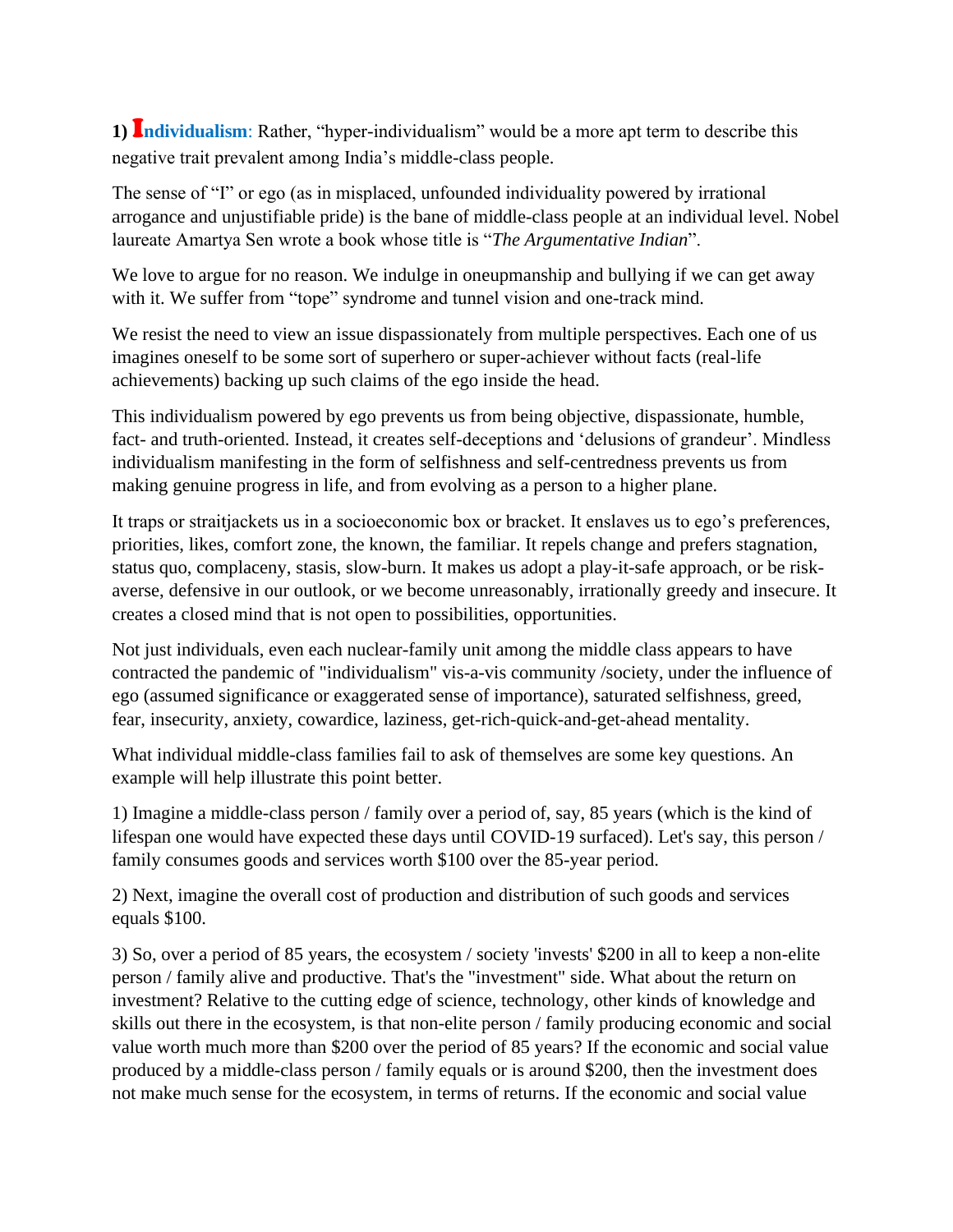produced is much more than \$200 (say, \$600), then the returns justify the investment. But, if the economic and social value contributed is, say, a paltry \$20 (that is, much less than \$200), then it would mean, the non-elite person/family is a parasite on the ecosystem or the dregs of society.

Does the non-elite middle-class person/family, full of ego and selfish pursuits due to the pandemic of individualism, still nurse a sense of exaggerated self-importance and selfentitlement? Do they feel the world owes them a comfortable life and respect and all the goodies, comforts, pleasures, conveniences, privileges, perks?

Or, will they invoke concepts and theories like human rights, human dignity, value of human life, price of "cooperation", "compliance" and "conformity", etc?

As a middle-class person, if you think such concepts are applicable to you, and if you also believe that brilliant geniuses are supposed to pass on the benefits of their science and technologies to you without thinking in terms of investments and returns, then don't the same rules of humanity apply to you vis-a-vis the underprivileged, the downtrodden, the poor and the oppressed?

Why then do you indulge in individualism and ego, and cite "C'est la vie", "survival of the fittest", "winner takes all", "life is unfair, tough", etc, whenever it suits you? Double standards, huh?

*Dear middle-class person*: Are you really important? What is your significance? What justifies "individualism" and ego?

**2)** I**ndifference:** A most horrible consequence of hyper-individualism, indifference is the mind's way of shutting out what the ego interprets as a threat or challenge to selfish interests, personal preferences of one's comfort zone – the known and the familiar – or as demand on time/mind's attention in relation to insignificant or inconsequential issues (from the ego's perspective).

Generally, focus is good; but when such sharpened focus becomes obsessive and fixed on selfish interests even when it ought to be shifted to bigger issues, the bigger picture, everything else appears like a nuisance, botheration, disturbance, invasion, imposition or intrusion.

And then, indifference sets in. Indifference or insouciance alienates one from others, the community and the ecosystem, disregards the interconnectedness principle and violates the fact of interdependence that underpins our very existence. When a fundamental is violated, one will pay a very heavy price eventually.

A particularly detestable form of indifference / insouciance is 'everyday diplomatic filth', which, in this digital age, takes the form of selective attention, just to appear friendly and polite. So: in a chat or instant-messaging app like, say, WhatsApp, you receive several messages on different topics. You bestow your attention on, and respond to, only inane, sensational, fascinating, seemingly profound or trivial messages, 'sweet-nothings', 'feel-good' content, and careless whispers.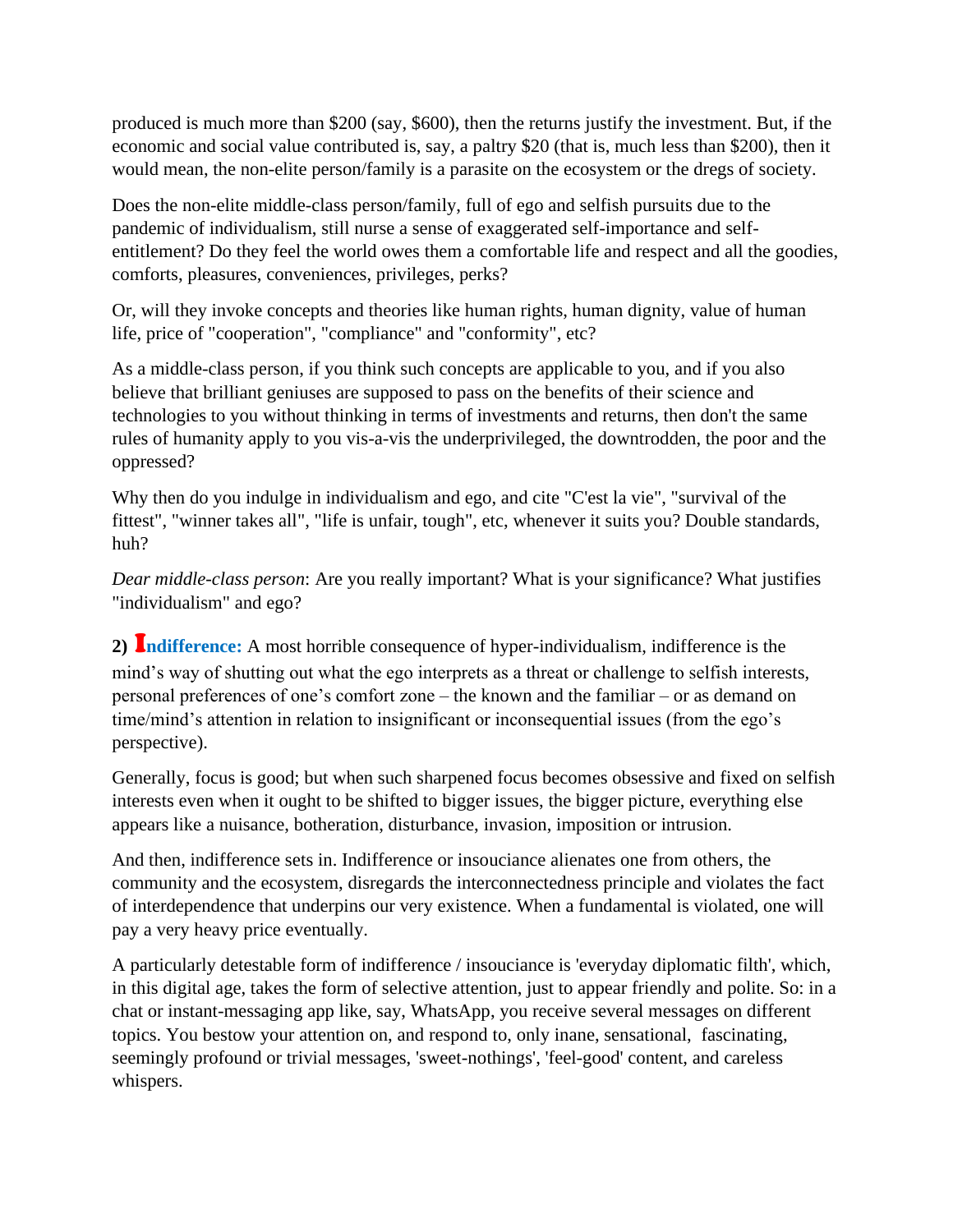But, either consciously or unconsciously, you remain indifferent to (or deliberately ignore) messages about society, community, nation, etc, which you fear might stir your conscience, spur 'second thoughts' on serious, fundamental or existential issues, necessitate your action, participation, contribution or involvement that would *NOT* result in immediate personal gain, advantage or benefit, or may make a demand on your time, attention, energy or money that you want to reserve entirely for your own selfish interests and pursuits.

**3)** I**ntolerance:** Because of individualism and indifference, any persistent efforts of others to elicit interest in Big-Picture goings-on are rebuffed through intolerance, inability to reach agreement or consensus on crucial issues.

The divisive **"Us" versus "Them"** mindset takes strong hold in the mind. When intolerance takes extreme forms, it could, in association with other factors, lead to violence, murders, wars, genocides, or resistance to good change via non-cooperation and impatience.

"My way or the highway" attitude grips the personality.

**4)** I**gnorance:** Selfishness, self-centredness create excessive, obsessive focus on self, job, career, nuclear family, small inner circle of "like-minded" friends/colleagues (rather friends with same or similar vices, habits, addictions or value system), to the exclusion of everything and everyone else, creating walls of exclusivity that stop knowledge and awareness from informing and enriching one's consciousness.

As a result, ignorance, especially of cosmic principles of interconnectedness and interdependence, and of the symbiotic relationship between the part and the whole (or the individual and the community / society / environment / Nature), sets in.

This in turns leads to ignorance of the Big Picture, larger systems. And when systemic flaws deepen and head in the direction of an implosion or explosion, ignorance will keep one from becoming knowledgeable and well-informed.

And during tipping-point moments at the cliff edge, ignorance and herd mentality lead to wrong decisions or bad choices.

Typically, ignorance is a consequence of excessive focus on oneself, one's nuclear family, household, domain (job / career / profession / vocation), and the 'small inner circle' of 'likeminded', same-feather "friends"/"relatives".

And in this age of super-specialization and super-super-specialization, "I am the universe", "Me and my family are the universe", "my field is the universe", "my circle is the universe" type of misconceptions are prevalent.

*For example, these days, a "doctor" is no more than an "expert" on one particular organ in a human body. He considers that particular organ alone in a patient to be his concern. His/her knowledge of the organ may well be top-class, in-depth, inside-out (or not). But, these days, he/she goes about his/her job without factoring in the particular organ's interconnectedness and interdependence with other organs as well as the whole body and*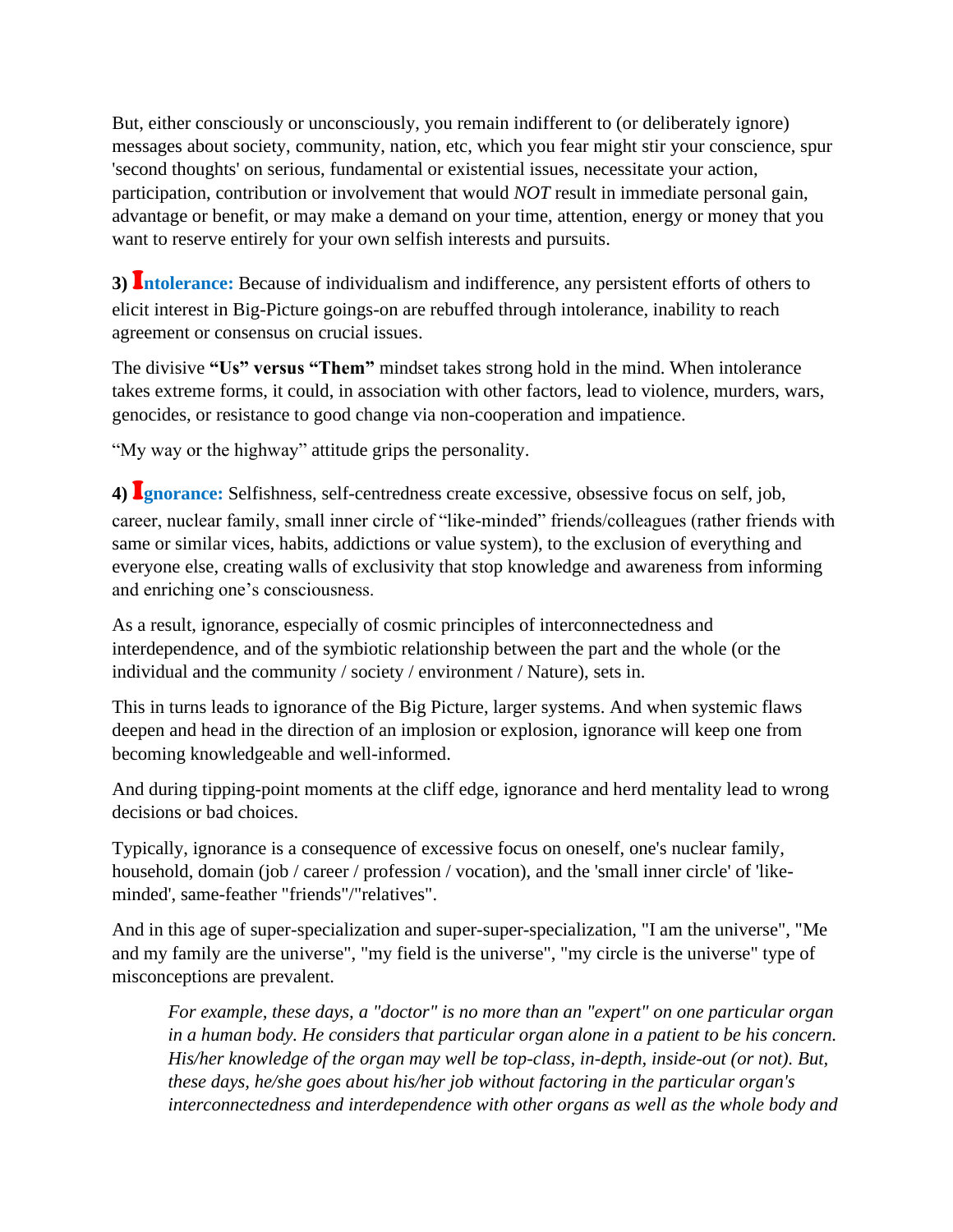*even other bodies. Worse, the wisdom that relief from symptoms is not the same as health, recovery, cure is lost due to ignorance. And due to ignorance, the knowledge that mental health and physical health are deeply connected, and that a doctor's 'personal connect' with the 'whole being' of the patient, marked by empathy, personal chemistry, compassion and a sense of shared humanity is disregarded. Shame!*

And this shame applies to each and every profession, not just the medical field, and not just to one culture, region, geography, religion or civilization.

Except a bit of domain knowledge, super-saturated selfishness, and some superficial, hazy bits of information on key subjects, most middle-class people are ignorant, and not at all knowledgeable, of so-called weighty issues or serious topics that are nevertheless going to have serious implications and impacts on their personal health, personal life, family, personal finances, job, career, community, society, nation, environment and planet as a whole -- their very future and existence.

Yet, most middle-class people 'choose' to remain ignorant about the topics/subjects that are directly related to the quality of their lives, well-being, status, dignity, and future.

Yet, in spite of doctoral / master's degrees or similar higher education, and easy access to knowledge and other resources, and "benefits" of globalization, most middle-class people have only cursory interest in, and superficial knowledge of, such subjects.

Why? Because of their obsessive focus on selfish interests and self-centredness and preoccupation with the rat race (making both ends meet, professed struggle for survival, and all that).

These are the issues that everyone should have a grip on, but unfortunately most middle-class people think these have no direct relevance to their everyday lives:

climate change; rise of authoritarian/totalitarian regimes; rise of post-truth, populist, rhetoric-happy conmen and charlatans in the guise of strongmen/dictators; rise of inhuman, dehumanizing, dangerous technologies; widening socioeconomic inequalities; the coming together of evil-minded corporates and State ("corporate State"); brightening prospects for post-apocalyptic dystopian states; environmental meltdown; lethal 'killer' combination of information technology, biotech, finance and governments; rise of cryptocurrencies and even digital currencies as legal tender; global financial system, wealth transfers from the non-elites to the elites during both regular times and crises (like the 2008-09 GFC and the 2020 pandemic), capital flows, inflation, interest rates, tax and welfare policies ...

The true implications of these developments are lost on the 'ignorant' middle-class people because they have become excessively selfish, egotistical and zombie-like.

**5)** I**ntransigence:** Middle-class individuals become hardened persons over a period of time in terms of mindset, and approach to life and living – rigid, obstinate, stubbon, adamant, recalcitrant, always refusing to behave differently or to even consider changing their attitude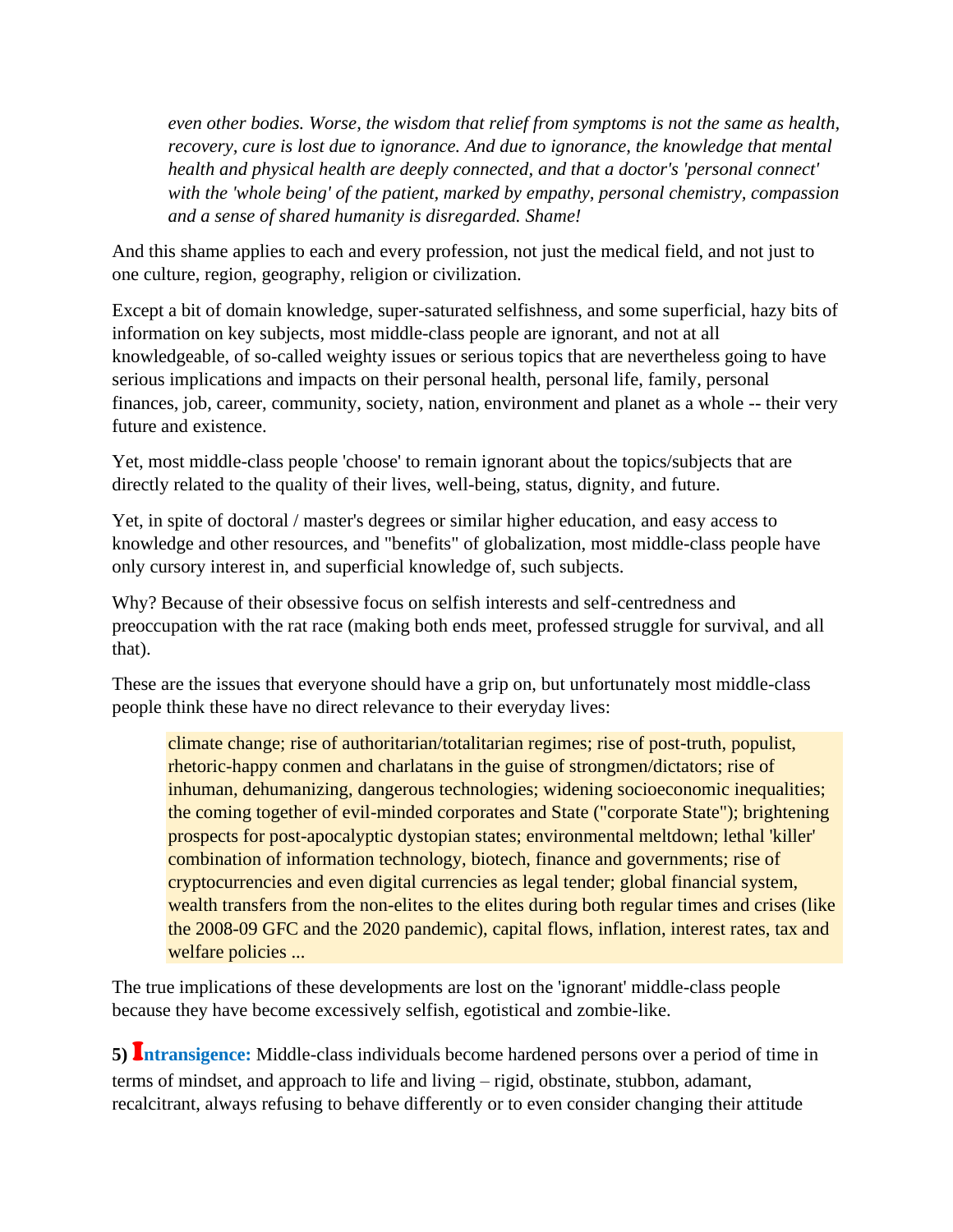toward something. This is particularly virulent when they deal with fellow middle-class people (peers) who are "not like us" or "not like-minded".

This eventually will come back to haunt one because by preventing one from extending cooperation and support, intransigence weakens movements, campaigns or initiatives for positive change. And when the Big Picture scenario decays and implodes under its own weight of systemic flaws that were not fixed in time through proactive embrace of change, then even those who were / are intransigent will perish for sure.

**6)** I**diocy:** When middle-class people focus excessively, obsessively on selfish interests and selfcentredness and self-absorbed lifestyle, then the grip of evil capitalism-shaped socioeconomic system on their psyche tighens, resulting in crass consumerism, dumbing down through populist discourse, rhetoric, media narratives, entertainment.

People become zombies or automatons in spite of higher education. They also become powerless, helpless – totally disempowered as individuals by the larger system.

Combined with ignorance, idiocy results in mindless conformism, fear-based compliance, and insecurity- or anxiety-ridden greed for undeserving stability and continuity.

That is, even when the whole building is (or set on) fire, and is burning down (or is being burnt down), middle-class individuals who have become selfish idiots continue to think only in terms of their own flat / apartment, and refuse to act in ways that can first save the whole building.

*That's because, all their whole adult life, they focused on nothing but their own flat, their own selfish interests, their own nuclear family. In their head, there is only one "roap map" to personal riches, personal comforts, personal prosperity.* 

*Their subconscious mind had got programmed to tread only that road, no matter what. Their dreams are neurally paired with that road. They are now unable to re-program their mind. They feel terrible when circumstances require them to shift their focus / attention to the larger picture. They feel the Big Picture is somehow obliged to help them go down their chosen road and reach their "destination".* 

*In their mind, they feel not being able to reach the pre-planned "destination" would be a terrible letdown. Not being able to do up the interiors as planned in the next three years, or not being able to renovate, refurbish or restyle their apartment as planned in the next seven years, or not being able to buy this furniture or that appliance, or not being able to repaint walls with this distemper or that paint … not fulfilling those carefully laid out plans would appear such a letdown.* 

*But, in the grip of such thoughts, they fail to realize that when the whole building / estate itself is being razed or burned down, it is absolutely insane, foolish and mindlessly selfish to continue to think only about one's own flat.*

*This applies not just to flat-/home-owners but even to tenants and prospective homebuyers. Everyone seems obsessed with one's personal life matters and selfish*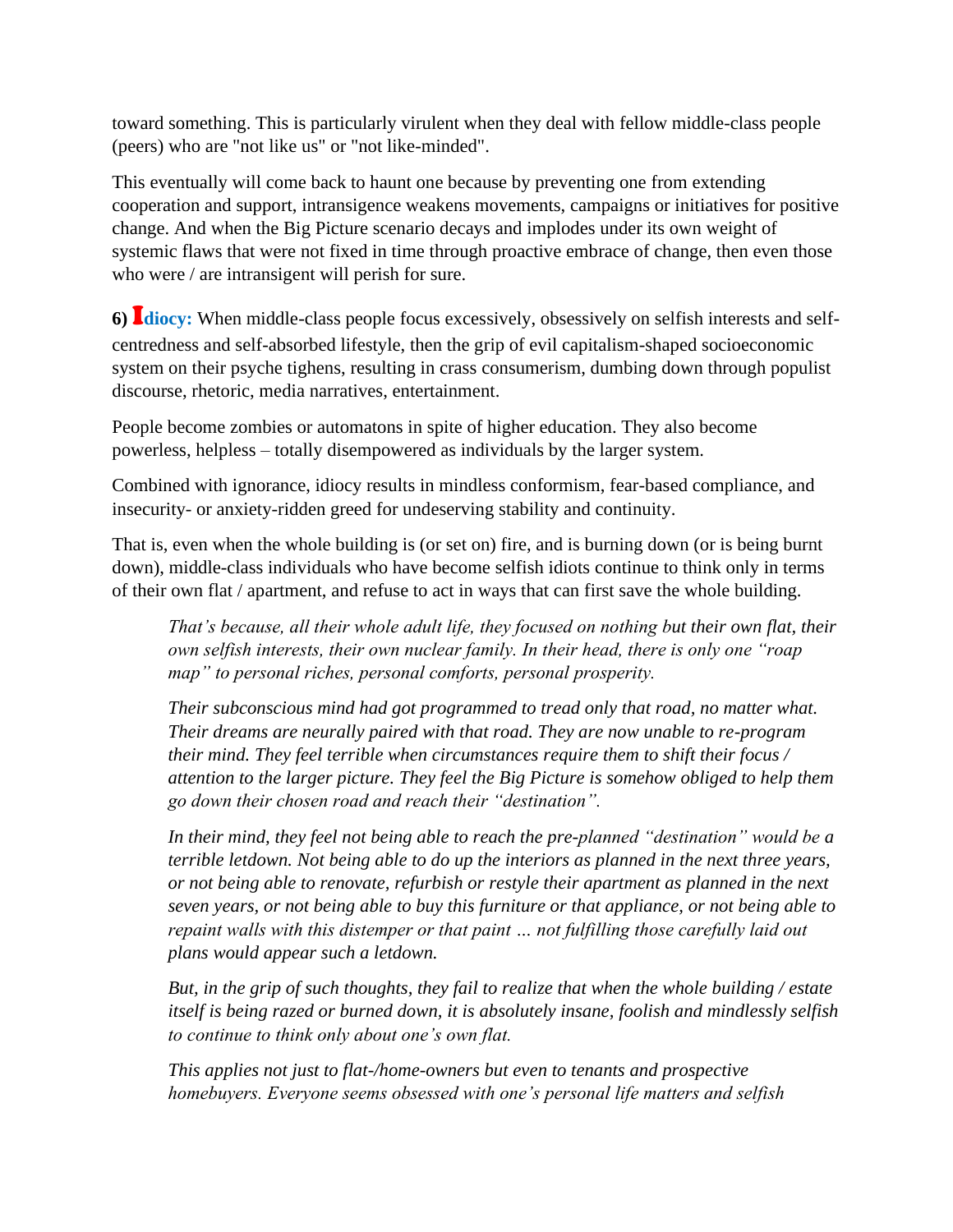*interests to the utter exclusion of the larger community, society, the environment and the planet. Those "larger" responsibilities are outsourced or delegated to rascals, thugs, criminals, scoundrels, and charlatans who are patronized with tax payments whose use is not monitored nor transparent and fully accounted for.*

The Western type of profit-driven, reckless, unsustainable capitalist model of socioeconomic system of the last 150+ years, spawned by the Industrial Revolution, has run its course, and is dragging the planet and the humanity toward a cliff edge.

Yet, the majority middle-class people, who are the victims along with the downtrodden and the oppressed, appear not a bit concerned or scared. Why?

Most middle-class people appear to think they are actually the beneficiaries of a flawed capitalist system, and hence prefer the status quo of capitalism. Therefore, they resist or sabotage (or don't support efforts for) change that would be positive / better for the whole, not just parts. They fancy themselves as people just one step, or a few short steps, away from becoming / joining / accepted by the elites. And they actually believe they belong *there.* Such pseudo-elite middleclass jokers-cum-rascals can be easily recognized. They can be broadly classified under the following categories:

- Psychopaths / sociopaths masquerading as leaders in various roles (low-level politicians, administrative heads, CEOs, CXOs of small-time companies, soul-less scientists, heartless fund managers, ruthless section supervisors, merciless 'bosses', manipulative local-level 'gurus', etc)
- Climbers of the socioeconomic ladder who misuse soft skils (interpersonal charm, softspokenness, external polite behavior, agreeable demeanor, gentle countenance, smilemarked face, table manners, etiquette, terrific sense of attire / makeup) and have 'understood' the current flawed system, and have reconciled themselves to the convenient notion that "this is life", and so have mastered to 'game' or 'ride' the flawed system. Hence, having learned to sleep with the enemy, the Devil, they don't want any change
- Addicts / slaves of 'vices' / enjoyers of 'cheap thrills' or pleasures or indulgences who are able to do all that because of (not in spite of) the flawed system
- Complacent, risk-averse, play-it-safe individuals characterized by mediocrity and absence of pursuit of excellence
- Extremely selfish, insular individuals who think the whole exists for the part(s), so they also believe it is the legitimate right of individuals to live off community, society, environment and planet like parasites
- Merit-less fellows who have benefited more than they deserve and who still want more (and more and more of everything); these toadies, cronies, henchmen, yes-men or parasites want to get ahead of even meritorious people by hook or by crook (mostly using wrong / foul / unethical means, like sucking up to, or supporting, evil-doers), even if that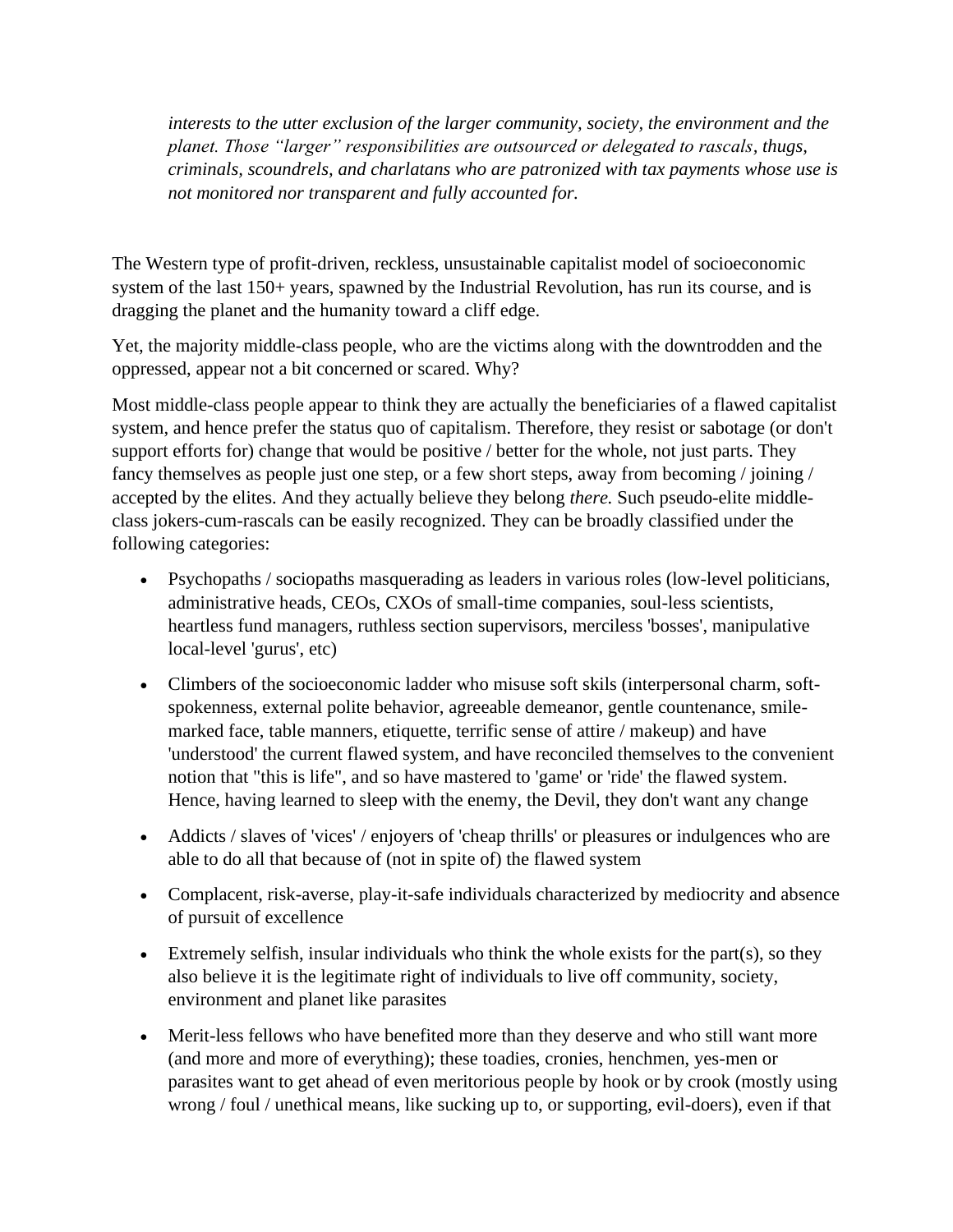imperils the whole itself . . . and who rationalize it by way of untenable concepts like "survival of fittest", "new age, new mores", "c'est la vie", "life is unfair, difficult, tough, rough", "winner takes all"

• Those who have an unfair and undeserving advantage over others because of loopholes at social customs or policy level, and hence want to perpetuate the "privilege", usually by resisting / sabotaging change that can transform the flawed system, expose them, be positive for the whole society at a big-picture level but not-so-good for those who would lose their undeserving "privilege" that has not been earned properly.

**7)** I**ndolence:** This means "avoidance of activity or exertion; laziness." That is, even when change is for one's own good, and positive for community, the primitive brain's / ego's absolutist, context- and nuance-blind interpretation that "all change is bad" is accepted by a middle-class person unquestioningly.

Because, at the subconscious level, there is a neural association that "work not directly related to selfish interests" and "work not producing instant personal gratification / pleasure / comfort / gain / profit / benefit" as per preconceived, desired or hoped-for expectations is "pain".

So: "Avoid pain" = "Avoid work". Which means, a middle-class person avoids even that "work" which can save his/her life.

The converse of this is equally true. Any pleasure, addiction, mindset, attitude, strategy that has become outdated, dangerous, and could eventually result in pain / destruction / death is still persisted with, or continued to be indulged in.

That is the destructive power and adverse effect of indolence.

More often than not, indolence manifests in the form of intellectual paralysis, also known as **indecisiveness**.

And indecisiveness is actually lack of faith combined with shameless opportunism -- the trait of fence-sitters and "grey-zone" specialists, who believe in nothing -- neither in the light of consciousness nor in the darkness of [ignorance](https://www.lexico.com/definition/nescience) / [nescience.](https://www.collinsdictionary.com/dictionary/english/nescience)

Unable to make up their mind even once in favor of either this side or that, these indecisive people are always vacillating, looking at either side and moving, swinging or oscillating within their grey zone, but never crossing over, never bringing themselves to that great, game-changing leap of faith -- for want of, well, Faith, and hence always lacking in 100-percent conviction, belief, confidence and courage.

Deep within, they do know, however, what is the right thing to do; they instinctively do recognize the merit of light, the goodness, the divine, but somehow are unable to muster enough courage to shake off the temptations of the material realm, the Devil that has been manifesting in the form of the reckless, heartless, soul-deficient, manipulative, deceitful, profit-minded capitalist, corporation or company.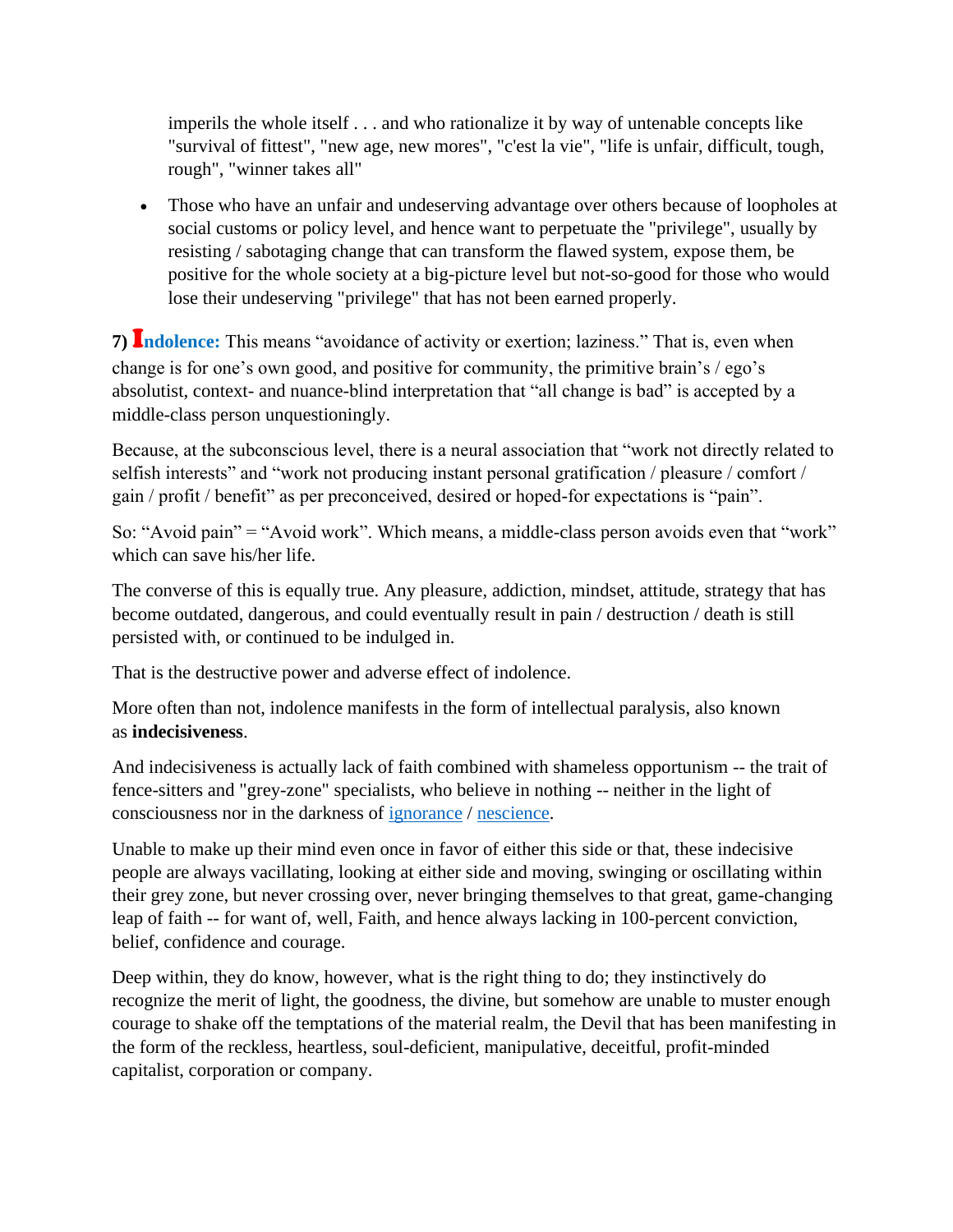That gnawing "what if" doubt -- *"What if goodness / Truth won't pay or triumph ultimately?"; "What if there is no God?"; "What if Evil is all powerful?"* ... -- nibbles away at their faith and confidence a little every day, pushing them toward the cliff edge inch by inch.

And by sheer force of the old habit's momentum, middle-class people tend to remain stuck in the rut of indecisiveness, as they allow so-called "practical" aspects (and "priorities") of day-to-day desire-fueled life to cloud the good things they instinctively know and also learned when they were children (and even realize them to be true), but somehow lack the courage as adults now to stand by such principles, no matter what.

**8)** I**ntrovertedness:** Maybe because of external forces' consequests and humiliating rule for centuries, or maybe because the post-Independence rule of the Indian elites has been horrific, or maybe because they subverted democracy, and made a mockery of institutions, perpetuating dynasties and feudalism, majority middle-class people have all become introverted vis-à-vis community.

This introvertedness gets accentuated by loaded messages and secret subliminal conditioning through media and entertainment content, and by the mega scale of institutions vis-à-vis Lilliputlike individuals.

So, the ordinary middle-class educated person has low self-esteem, low self-confidence, a defensive approach to living, a play-it-safe mindset marked by a risk-averse, low-profile attitude.

All this has made a middle-class Indian introverted, shy, reclusive, small-minded, with no selfbelief.

A typical middle-class Indian, if hypnotized and made to speak, will probably confess to a sense of insignificance, disempowerment, smallness, hopelessness.

All these are not brought out into the light of consciousness. Instead, the ego is allowed to cover these up through make-believe, pretense, impostor-like behavior, bombast, hyper-individualism, false pride, arrogance, show-off posturing, myths of self-importance, delusions of grandeur, selfdeceptions, basking in others' reflected glory, indifference, apathy, evasiveness, mediocrity, lack of pursuit of excellence, getting caught up in rat race and busy-busy hectic routines, thus losing sight of what can really save -- Citizenship 2.0.

These in turn lead to insecurity, anxiety, stress, fear, cowardice, which spark greed for undeserving stability, continuity, leaving little time nor inclination to look within, instrospect, find answers and ["know thyself"](http://know-middle-class-self.de.mikecrm.com/tLA2SzP).

How to know thyself? Simple, really. Just ask the following questions of yourself.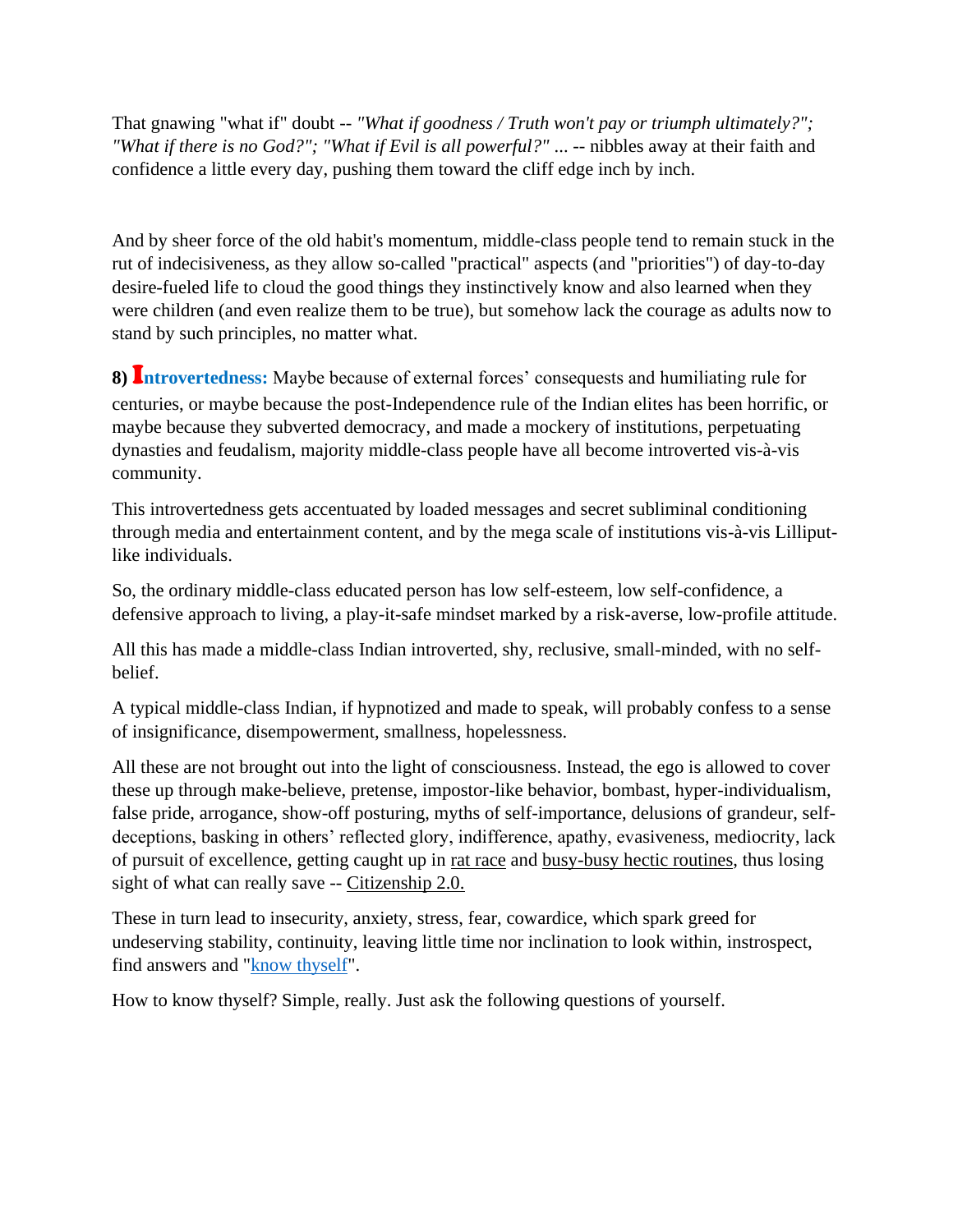**1)** Having gathered loads of experience and knowledge over the millennia, and having observed the merits and demerits (or pros and cons) of various systems over several centuries, what is really important for you in life?

Let the answer be utterly original; let it spring sincerely from within you. Let not *concepts and ideas induced or implanted in you by the ecosystem through culture, media messages, entertainment, populist discourse, popular narratives influence your answer.*

**2)** Again, having gathered loads of experience and knowledge over the millennia, and having observed the merits and demerits (or pros and cons) of various systems, large cities / nation-states / empires or blocs over several centuries, what in your view would be the ideal size of a community or society?

**3)** How should such a community live and go through life? How should people in such a community organize themselves individually and collectively? What should they be doing, and how should they do it?

**4)** Is the current life pattern and socioeconomic system helping you to experience or have what you REALLY value, cherish and want in life? If yes, you must be a happy person. If not, then what in the system is not allowing you to experience or have what you REALLY value, cherish and want in life?

**5)** Do you believe the current global socioeconomic system is a "natural" one, life itself, or is it man-made / artificial and can (and should) be reviewed, evaluated and discarded, if necessary?

**6)** If the current system is far from (or a contrast to) what you described in your answer to question 3, then how do you think we could best transition to "your system" from the current flawed system?

Attempt sincere and honest answers to those SIX questions, and you will ["know thyself"](know-middle-class-self.de.mikecrm.com/tLA2SzP).

**9)** I**nefficiency:** All the factors discussed above result in inefficient allocation of financial, mental, intellectual, philosophical and spiritual resources to individual matters and community affairs.

The surrender of intellect through learned idiocy induced by the larger ecosystem makes one helpless, and one is forced to accept lack of transparency and accountability in the larger system.

So, a middle-class person pays various taxes, but can't hold anyone responsible or accountable for corrupt use of government revenues.

There is a glaring discrepancy or inefficiency in the ratio and proportion by which one's personal (financial, mental, intellectual, philosophical and spiritual resources) resources are allocated or distributed toward individual interests and community matters.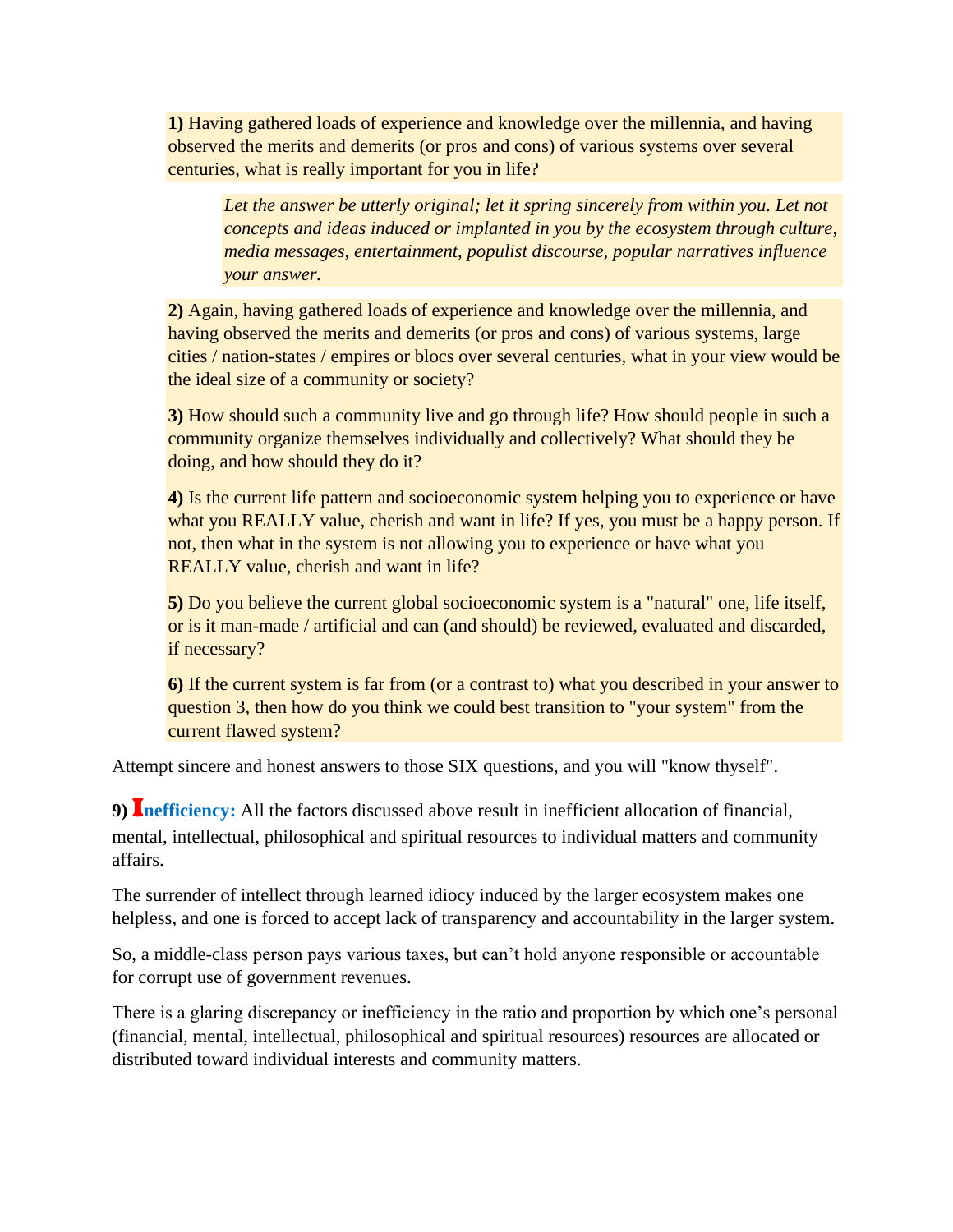Even in terms of time and physical energy, middle-class people's involvement and participation in community, on which they depend directly, has become indirect and thus inefficient. This malaise -- lack of efficiency -- spills over into even personal life and job and relationships.

This inefficiency is the direct cause of the degeneration of Indian society and Indian democracy. At an individual level, the middle-class individual believes he / she is accumulating assets and prospering somehow, slowly but surely, in spite of the all-round mess in society.

But, this is not an achievement but symptomatic of an inefficient person who lands in a ditch, but keeps on digging it deeper and deeper, without having a detached, objective, dispassionate overview of the Big Picture.

10) I**nsularity:** Individualism and the rest of other "I"s create insularity. "No man is an island" – so goes a saying. But the middle-class Indian citizen insulates himself / herself and his / her family from the dynamics and mechanics of the larger community / society. Or at least imagines that he / she is successful in doing so.

But can an individual / family truly isolate or insulate oneself from the positive or negative effects of the community / society, of which they are part? Doesn't insularity, which is an inefficient way of dealing with community, eventually weaken and short-change the very community without which an individual / family can't exist?

Can a leaf, flower, fruit or branch exist if it insulates itself from the nourishing parent that is the tree? And, don't all leaves together help sustain the tree? Isn't the leaf-tree relationship symbiotic?

## **Postscript (conclusion):**

Most middle-class people have already reaped huge "benefits" from hyper economic globalization of the last few decades. Such "benefits" have been in the form of relatively better jobs, higher salaries, using which they could afford luxury lifestyles, comforts, prosperity, assets, rich experiences, and access to indulgences, pleasures, 'sins', vices, addictions, etc.

Middle-class people equate the paltry, ephemeral material comforts and pleasures that evil capitalism-fuelled socioeconomic system has given them with "benefits", as if they are the beall-and-end-all of life in human form.

But the key question to ask is this: Have *you* really benefitted? Or, as [the video above](https://www.nrinatter.com/dharma) proves, have you not been tricked by the elite-operated flawed system into making unconscionable tradeoffs for such paltry comforts and pleasures?

Somehow, "successful" middle-class people believe all that they have received so far in life is really "hard-earned", and that they truly deserve all of that.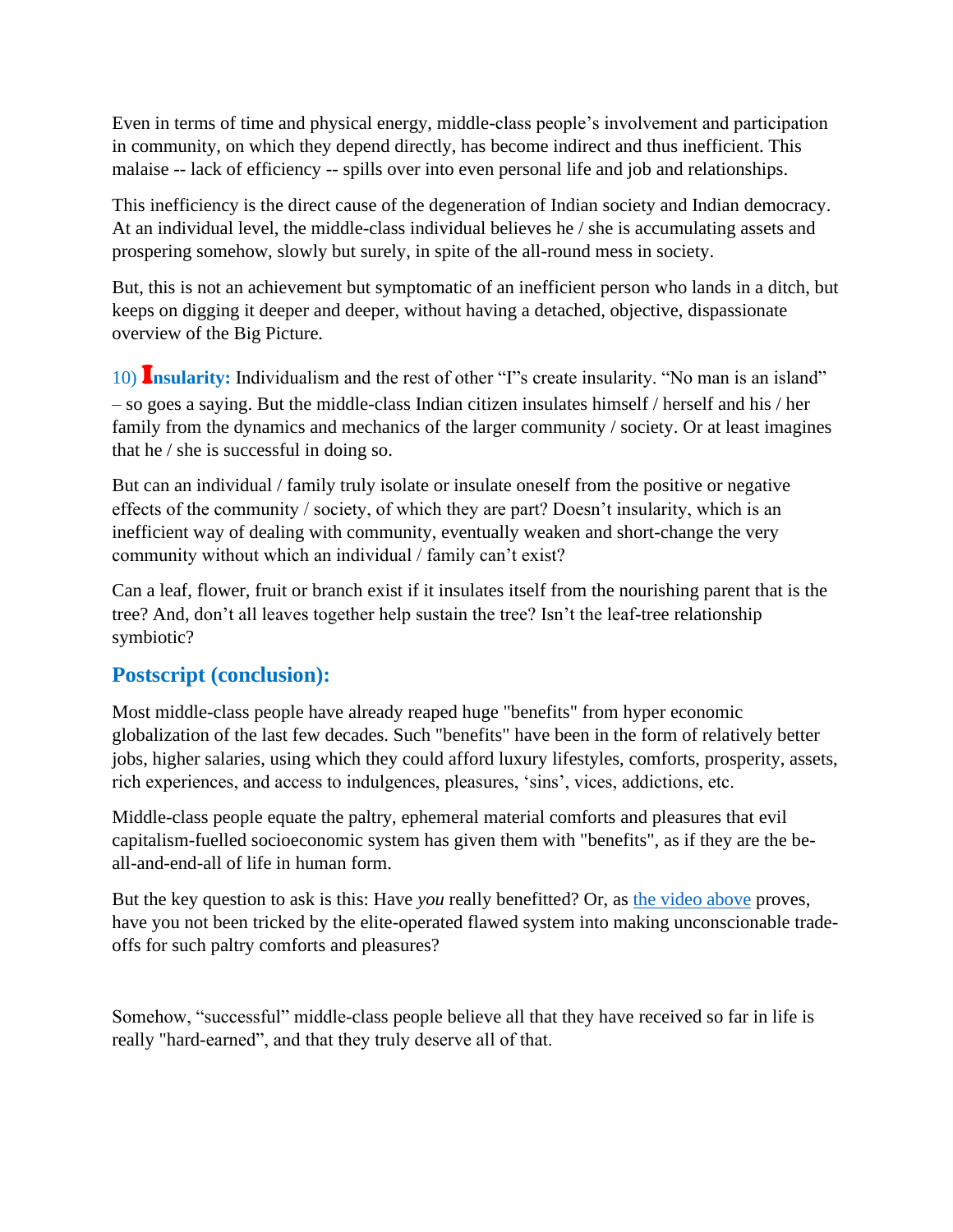Worse, they find it convenient to live in denial and delusion, and hence ignore the fact that the same process of hyper economic globalization has wreaked unconscionable havoc on others as well as the planet, reducing the latter to "collateral damage".

Merely because the middle-class people do not have (or do not want to have) a global perspective, it does not absolve them of part of the responsibility for the global mess that the world finds itself in today.

This is how "hard-earned" notion actually works in real life:

- A middle-class person receives expensive industry-oriented skills in the name of "education" that is usually subsidized by taxpayers' money
- He/she then employs such skills and abilities by working his/her ass off in a drudgeryand stress-inducing job performed in sinful air-conditioned workplaces
- Such workplaces are home to corrupted systems and practices instituted by evil-minded institutions
- All this activity across various fields of human endeavor eventually adds up to inflict more sin, pain and adversity on helpless others, and devitalizes community, society, the environment and the planet.

Just look around, take stock of what had happened over the last few decades, and you will realise this to be true.

So, like it or not, all the wealth and assets accumulated by the "successful" middle-class people so far on the back of globalization are not exactly "hard-earned" nor "sin-free". Anything but.

As a matter of fact, economic globalization of the last few decades has widened economic inequalities, and resulted in lopsided, haphazard, uneven distribution of wealth, concentrating or funneling it into just an extremely tiny fraction of human population. You just need to read ONLY ONE book -- [Thomas Piketty's data-rich "](https://www.google.com/search?q=review+of+Thomas+Piketty+Capital&source=hp&ei=LrJVYNC8G8Si-QbOx6LoBw&iflsig=AINFCbYAAAAAYFXAPjYiuMhgsCOmNDGeCHOEqTLppSfI&oq=review+of+Thomas+Piketty+Capital&gs_lcp=Cgdnd3Mtd2l6EAw6AggAOgIILjoGCAAQFhAeOggIIRAWEB0QHlDbFViZVGCdYGgAcAB4AIABnAOIAZ01kgELMC4xNS4xNS4xLjGYAQCgAQGqAQdnd3Mtd2l6&sclient=gws-wiz&ved=0ahUKEwjQi9Xwub7vAhVEUd4KHc6jCH0Q4dUDCAw)*Capital*" -- to get the full story.

Even after the 2020 pandemic outbreak, this tiny fraction shamelessly, heartlessly and remorselessly focused on increasing their wealth manifold even as millions lay dead or dying while many more fought the coronavirus to just survive COVID-19 and stay alive.

Amid all this, as disruptions played havoc with everyday routines ("rat race"), middle-class people with accumulated wealth and assets acted no differently from the elites, at the mental level at least. Shame!

While the already "successful" middle-class people may not have been able to increase their wealth like the super-elites did – not because of dearth of intent but because of circumstances – their primary concern has been how to secure, protect and grow what they think is their "hardearned" wealth.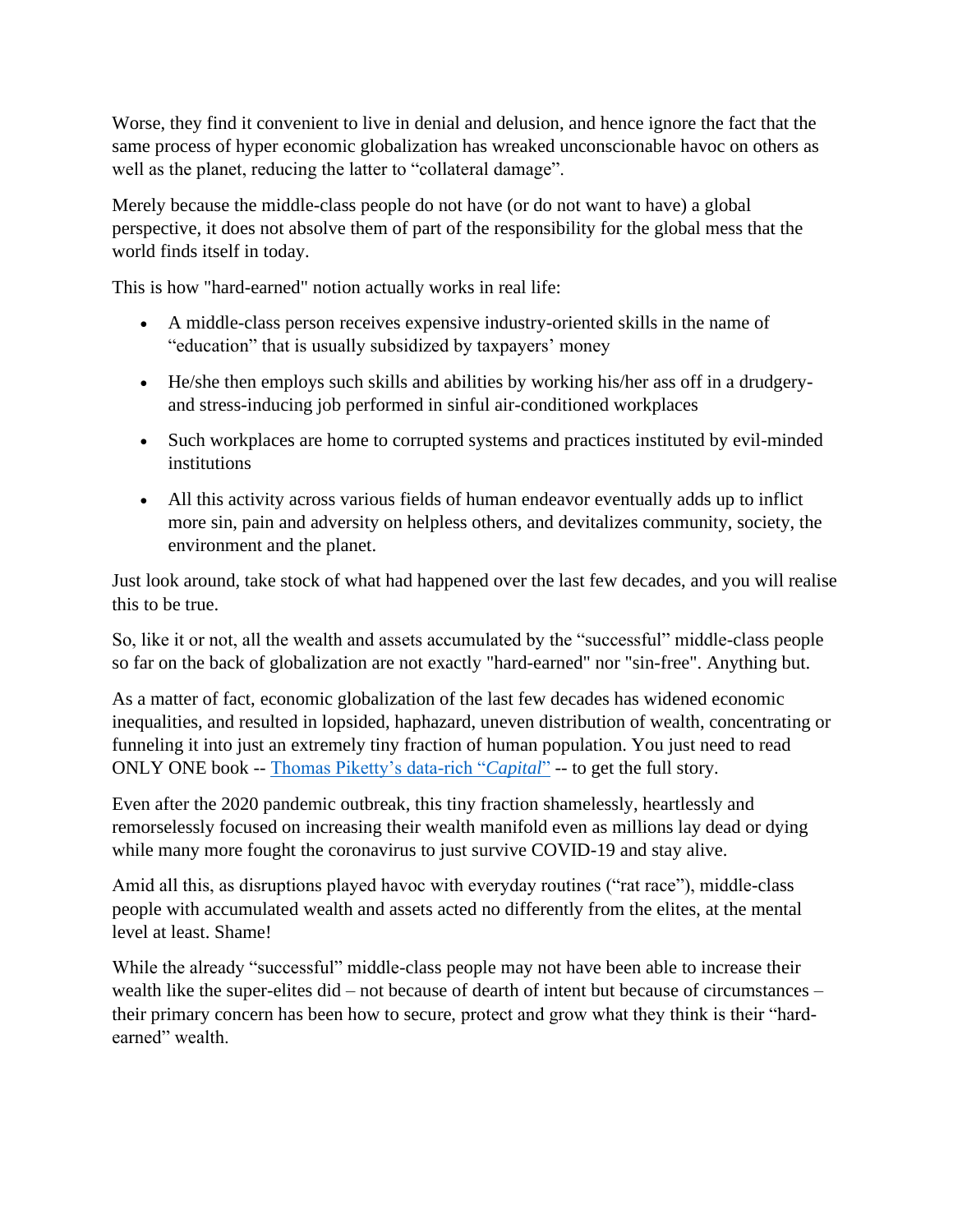This attitude is no different from that of rich, wealthy countries with gargantuan economies. Middle-class people's attitude almost mimics that of rich nations, erstwhile imperial powers, feudals, hegemons:

*"We will create the mess, contribute to it, help perpetuate it, resist change by reinforcing status quo. But we will never accept responsibility nor will we proactively initiate measures to clean up the mess to make amends, even if the manufactured or (hu)manmade mess will eventually decimate everything and everyone, including us."*

After destroying cultures, societies, civilizations and the environment, and having plundered the planet's natural resources with gay abandon for decades/centuries through economic globalization, financial hegemony, political and military skullduggery, each of these rich nations and erstwhile imperial monsters adopted a policy of "My country first."

Like them, a typical greedy materialistic middle-class person, having become wealthy through economic globalization, suddenly adopted the principle of "Me / my family first." A few vulgar variants of that principle are "My village first", "My caste first", "My religion first", "My race first". And so forth.

What the middle-class people need to realize and appreciate urgently is that it is vitally important to do the right thing, no matter what.

*Dear middle-class person*: do the right thing, no matter what. That alone will serve your interests.

First, know what is the right thing to do in any given context, and do it, no matter what. And do so even if it does not always further your personal interests immediately, even if you don't like doing it, even if you are averse to doing it, even if your ego hates such action.

Do not blindly, or by force of habit, keep on doing that which you think helped you in the past – it may not necessarily produce similar results in the present and the future.

Doing the right thing as per the context of the situation could sometimes mean doing precisely that which the ego hates, or that which appears unpleasant, uncomfortable, new, unknown, unprecedented, even risky.

Even if you have to be selfish, then at least try to be genuinely, fully (100%), sensibly selfish. Be smart about being selfish. Know the true meaning of being SELFish. Make SELF-realization your goal. You must do ONLY that which will truly benefit you.

You ought not to allow the conditioned mind's perception (or your ego's misinterpretation) of the past to shape your decisions, actions and inaction today. You can't overlook the fact that the perceived paltry "benefits" of the past came at a very heavy cost -- [the trade-offs](https://www.nrinatter.com/dharma) you have been tricked into accepting unconsciously have disempowered and devitalized you in every conceivable role (citizen, voter, taxpayer, consumer, employee, technology-user, student, jobseeker, service-user, etc). From now on at least, you must therefore do ONLY that which will truly benefit you and save your ass.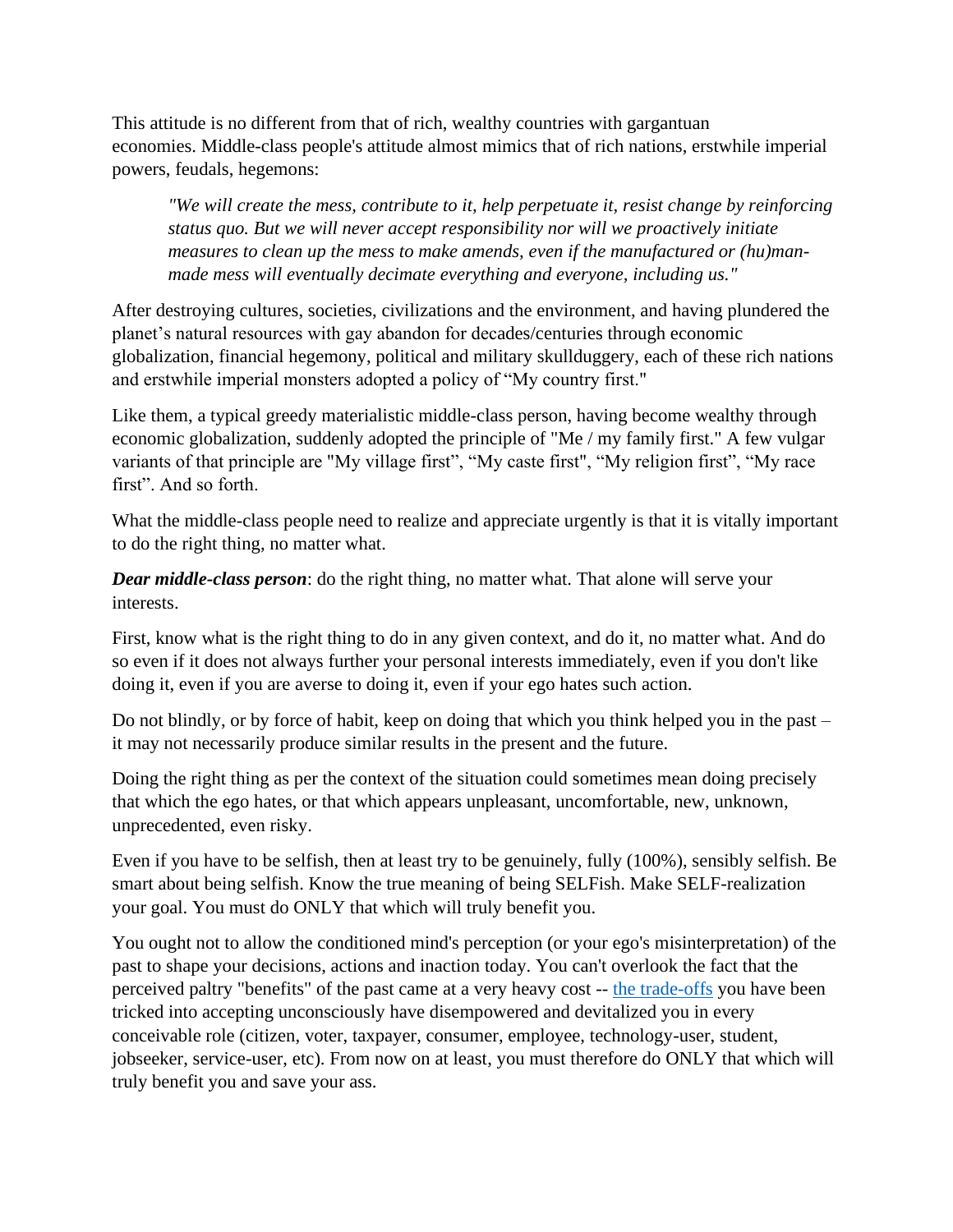Ask yourself: will continued [inaction,](https://www.collinsdictionary.com/dictionary/english/inaction) insensible [selfishness,](https://www.collinsdictionary.com/dictionary/english/selfish) [self-centredness,](https://www.collinsdictionary.com/dictionary/english/self-centered) [non-committalism,](https://www.lexico.com/definition/non-committalism) mindless [conformism,](https://www.lexico.com/definition/conformist) spineless [compliance,](https://www.collinsdictionary.com/dictionary/english/compliance) [indifference,](https://www.collinsdictionary.com/dictionary/english/indifference) [apathy,](https://www.collinsdictionary.com/dictionary/english/apathy) [feathering one's own nest,](https://www.lexico.com/definition/feather_one) play-it-safe defensive or risk-averse approach, minding one's own business, silence, fear, cowardice, ignorance, [cluelessness,](https://www.lexico.com/definition/cluelessness) just [biding](https://www.lexico.com/definition/bide_one) [time](https://www.lexico.com/definition/bide_one) in [vain hopes](https://www.collinsdictionary.com/dictionary/english/vain-hope), [complacence,](https://www.collinsdictionary.com/dictionary/english/complacency) [mediocrity,](https://www.lexico.com/definition/mediocrity) ego, non-cooperation vis-a-vis peers, [cussedness,](https://www.collinsdictionary.com/dictionary/english/cussed) [intransigence,](https://www.collinsdictionary.com/dictionary/english/intransigence) [recalcitrance](https://www.lexico.com/definition/recalcitrance) ... empower you now or secure a safe future for you and your family?

You have been adopting such a 'strategy' all these years. You imagine you have benefited a lot. But have you? Look at your true position in society today in all the roles you play as an individual (citizen, voter, taxpayer, consumer, employee, technology-user, student, jobseeker, service-user, etc). Also, look at the REAL (not imagined/fictional) quality of your own society and its systems and institutions. Whatever "progress" you think mankind has made so far, don't you see it has not only NOT empowered you but actually disempowered, devitalized and dehumanized you?

So, what makes you assume that persisting with that failed 'strategy' will somehow produce different, better results for you, going forward? Is it not tantamount to both irresponsible, lazy behaviour and a self-destructive death-wish?

Stop overlooking or misperceiving facts, reality, truth. See them as they truly are. If you persist with a failed strategy, your total disempowerment, destruction and extinction, rest assured, will be a foregone conclusion, a socioeconomic inevitability and a mathematical certainty.

So, quickly cleanse your heart, reprogram your mind and sharpen your focus on "doing the right thing", follow it up with suitable, purposeful, strategic, and well-thought-out action. That will probably make you **richer, stronger and more influential**.

In this context alone, you must endeavor to become **wealthier, powerful and more influential**. *There is no contradiction here*, by the way. What matters really is what you do with those riches.

If you don't aspire for, struggle, make sustained and disciplined efforts, and attain more riches, then the evil-minded elites will continue to swindle humanity and plunder the planet even more.

And that will not only further widen existing enormous socioeconomic inequalities but also give them the power and means to arbitrarily determine the direction the humanity's future will take.

Using their vast financial, political, administrative and technological powers and resources at their command, they will unilaterally decide which technologies and systems will receive investments.

Developments, recent events of the past few decades and investment trends clearly show that the super-wealthy decide arbitrarily what technologies will be our future. Such decisions do not reflect any appreciation of the ground-level reality and urgent needs and priorities of the humanity.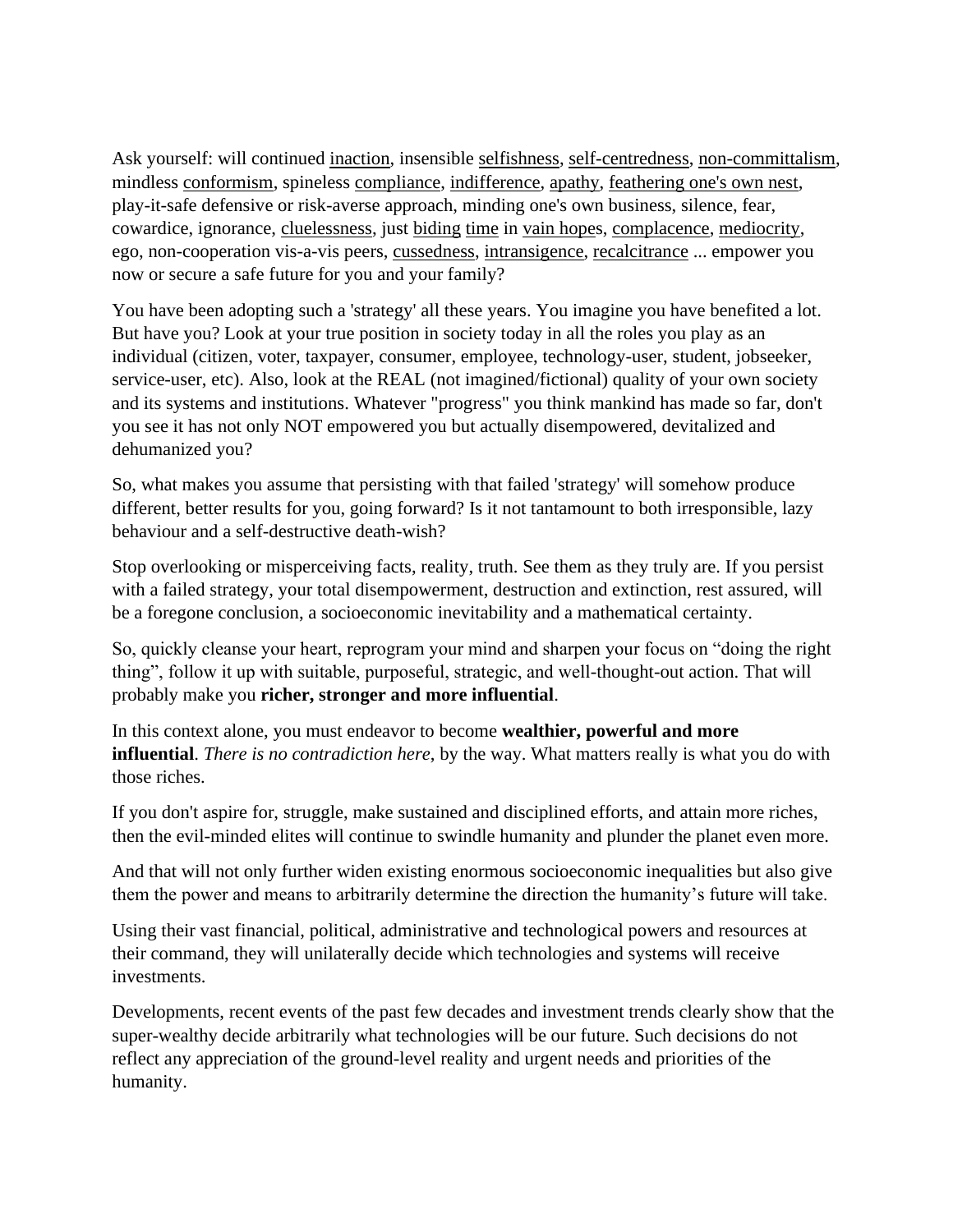Instead, they smack of contempt for the masses, age-old problems, misplaced priorities. Hence, there is still poverty, under-development, poor healthcare, industry-oriented, skill-imparting "education" (and not real education that can make humans out of homo sapiens), abysmal welfare, crumbling infrastructure, harmful radiation-emitting technologies, greed-fueled crass consumerism.

As stated earlier, even during the pandemic, some of the wealthy have become super-wealthy shamelessly, with a sub-group among the super-elites even cannibalizing other elites, not just the middle-income and low-income groups and the downtrodden and the underprivileged.

The powerful regimes across the world, spanning all kinds of ideologies, cultures, religions and systems of governance, have already become so evil-minded, totalitarian, fascist and authoritarian at their secret and well-disguised core that they won't probably hesitate to use automated, remote-controlled, high-tech robot-police, robot-military forces, drone-mounted machine guns and biotech weapons to mercilessly butcher any protestors or opponents from ordinary citizens, or to depopulate societies. They will try to perpetuate themselves and their evil rule through use of fear, deception, fiction, brute force, and technology. They will divide and rule.

So it is vitally important for the non-elite ordinary people to become richer. Because, if the middle-class people don't become richer, stronger and more influential, then the super-wealthy will become even more richer, even more powerful, even more evil-minded, sealing our fate.

Worse, the downtrodden and underprivileged would permanently lose the opportunity to improve their lot and become the new middle class.

That should be the purpose of today's middle-class becoming richer – they should use all the new wealth to improve the lot of the poor and the downtrodden, to focus on long-pending basic problems, to sustain and protect the environment and the planet, and to ensure wealth is used for right purposes, not to develop useless, dangerous, dehumanizing technologies and systems.

How to do that? [Join](https://www.nrinatter.com/join-us) *NRI-Natter* immediately. Let's imagine, visualize, conceptualize, design and co-create a new world of our dreams. We can do it. Because it is doable. So, we must do it, no matter what.

But this tiny window of opportunity has to be seized now. Else, we will never again get this opportunity. **Now or never. Do or die.**

Once you submit your [completed online form](https://www.nrinatter.com/quick-enroll) to join *[NRI-Natter](https://www.nrinatter.com/)*, please spend some time to digest the content on this website.

Have a view, comment, observation or feedback to share?

Email us: **[nrinatter@outlook.com](mailto:nrinatter@outlook.com)**